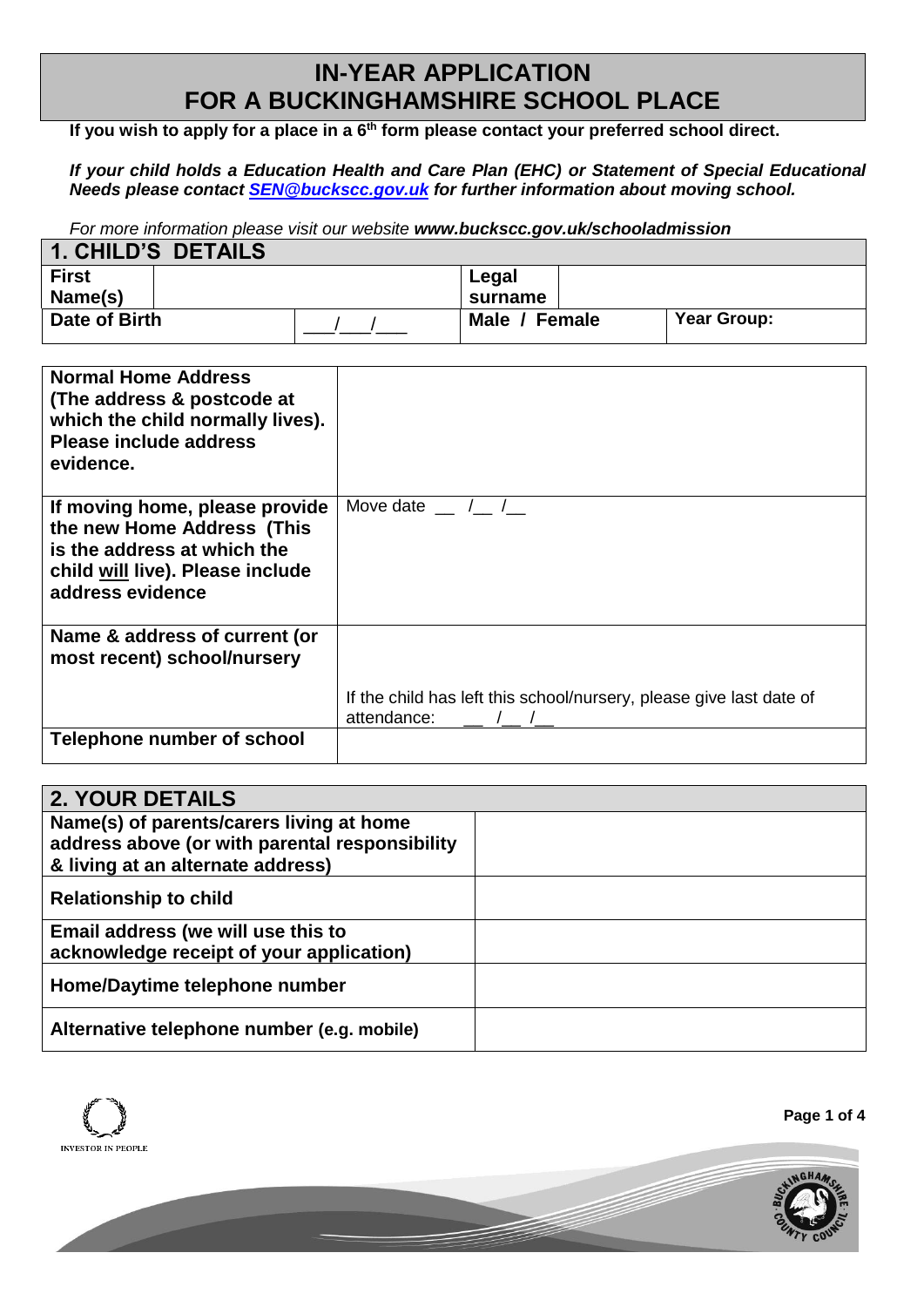**Please be aware of the Home to School Transport Policy when expressing preferences.**

| <b>3. YOUR SCHOOL PREFERENCES</b> |  |  |
|-----------------------------------|--|--|
| <b>First preference school</b>    |  |  |
| (name and postcode)               |  |  |
| Second preference school          |  |  |
| (name and postcode)               |  |  |
| Third preference school           |  |  |
| (name and postcode)               |  |  |
| Date admission required           |  |  |

## **4. IF APPLYING FOR YEAR 10 OR 11 IN A SECONDARY SCHOOL**

For **For transfer in to Year 10 or Year 11, please state the subjects being studied.**

Please be aware that your course options may not be available at your preferred school.

| <b>5. SUPPORTING INFORMATION</b>                                                                                                                                                                                                                                                                                                                                                                                                |                                                                                                                                                                                                                          |
|---------------------------------------------------------------------------------------------------------------------------------------------------------------------------------------------------------------------------------------------------------------------------------------------------------------------------------------------------------------------------------------------------------------------------------|--------------------------------------------------------------------------------------------------------------------------------------------------------------------------------------------------------------------------|
| Does your child have any<br>brothers or sisters attending<br>your preferred or linked<br>school(s)?                                                                                                                                                                                                                                                                                                                             | <b>YES/NO</b><br>If 'Yes' please give details of sibling's name, date of birth and<br>school attending                                                                                                                   |
| Is your child a 'Looked After<br>Child'?<br>For admission purposes, a "looked<br>after child" is a child in care who is<br>looked after by the LA, this<br>includes a child who is<br>accommodated, under a Care Order<br>or Interim Care Order; OR a child<br>who was previously looked after<br>and immediately after being looked<br>after became the subject of an<br>adoption, residence or special<br>guardianship order. | <b>YES/NO</b> If 'Yes' please tell us which local authority supports<br>the child and give a social worker contact name and telephone<br>number.<br>Social Worker contact name:<br>Telephone number:<br>Local Authority: |
| Are you or your partner a<br>serving member of the Armed<br><b>Forces or a Crown Servant?</b>                                                                                                                                                                                                                                                                                                                                   | <b>YES/NO</b><br>If you are being posted to Buckinghamshire, please provide a<br>copy of your posting order.                                                                                                             |
| Does your child have<br>exceptional medical or social<br>reasons why he/she should<br>attend a particular school?                                                                                                                                                                                                                                                                                                               | <b>YES/NO</b><br>If 'Yes' please attach details, you will need to include written<br>support from an appropriate professional person. Please state<br>which school you are applying to on this basis.                    |

**Exceptional Reasons**: These will only be considered if evidence is provided. If you think your child has a disability as defined in the Equality Act 2010 and you have decided on your preferences with this in mind, and please give us more details. Add a separate sheet if necessary.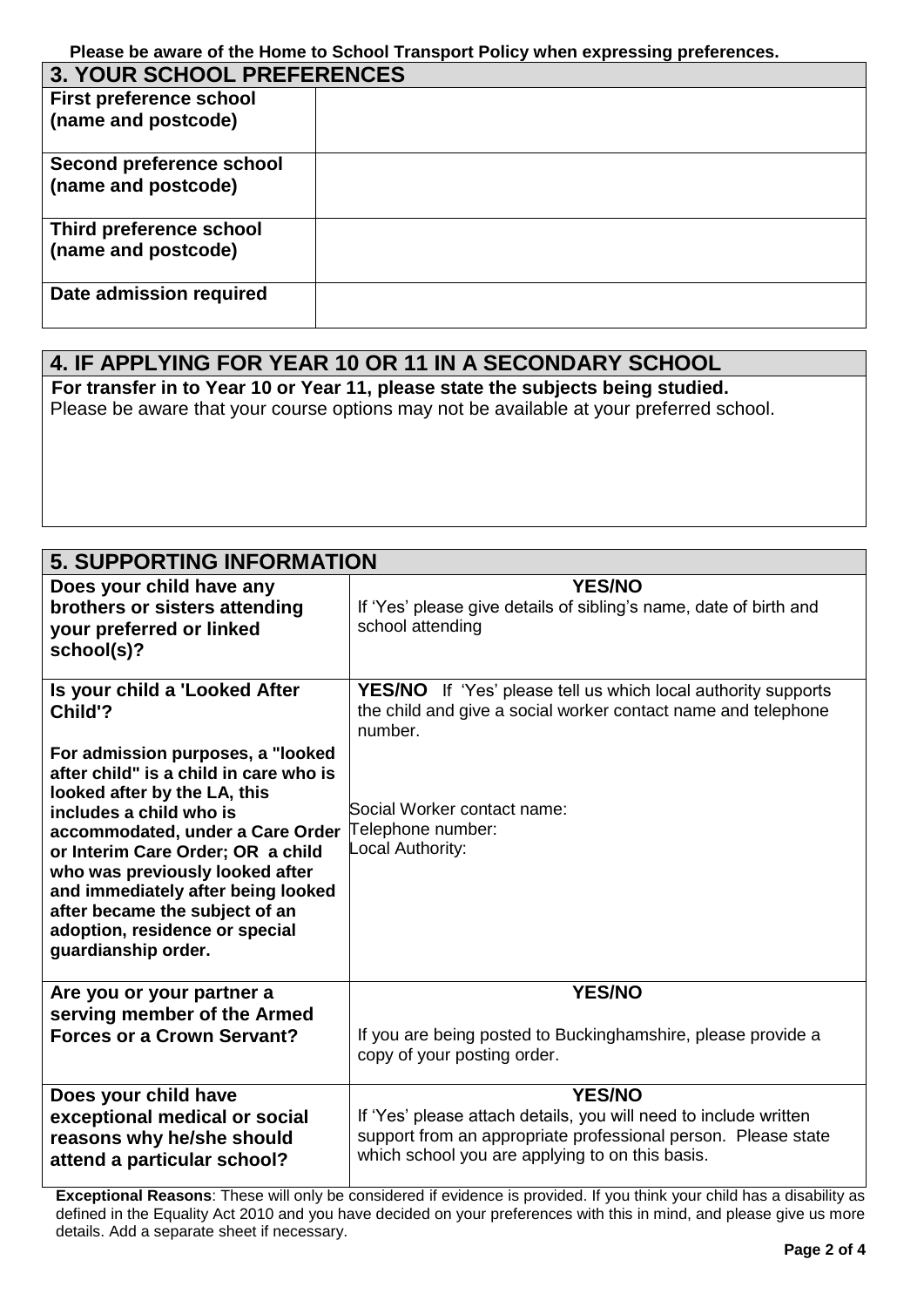| Is your child undergoing<br>assessment for a Education                                                                                                                                                                | <b>YES/NO</b><br>(delete as appropriate)                                               |             |                                                                                                                                                                                                                           |
|-----------------------------------------------------------------------------------------------------------------------------------------------------------------------------------------------------------------------|----------------------------------------------------------------------------------------|-------------|---------------------------------------------------------------------------------------------------------------------------------------------------------------------------------------------------------------------------|
| <b>Health and Care Plan (EHC)?</b>                                                                                                                                                                                    | If the answer above is 'Yes please indicate here which local<br>authority is involved. |             |                                                                                                                                                                                                                           |
| An EHC Plan is a document written by the local authority detailing the needs that a child has in learning at school,<br>and the measures which the school will take to help them.                                     |                                                                                        |             |                                                                                                                                                                                                                           |
| support here:                                                                                                                                                                                                         |                                                                                        |             | Your child may not currently have a statement of Special Educational Needs or EHC Plan<br>but they may receive extra support in school for special needs. If so please indicate the type of                               |
| Is your child currently supported by<br>other agencies? Please tick the relevant<br>boxes as appropriate.                                                                                                             |                                                                                        | Ad-action □ | Social Services □<br>Education Welfare Officers for attendance issues $\Box$<br>Educational Psychology service □<br>Child and Adult Mental Health Service $\Box$<br>Youth Offending Team □<br>Other $\Box$ please specify |
| If so, please provide their<br>contact details here so we can<br>ensure that your child can be<br>supported through their<br>change of schooling by<br>appropriate professionals                                      |                                                                                        |             |                                                                                                                                                                                                                           |
| Have you withdrawn your child from a school?<br><b>YES/NO</b><br>If 'yes' please tell us why: Elect to home educate $\Box$<br>House move $\square$<br>School suggested move □<br>You are requesting a transfer $\Box$ |                                                                                        |             |                                                                                                                                                                                                                           |
| Has your child been permanently or temporarily<br>excluded from any of his/her current or previous<br>schools?                                                                                                        |                                                                                        |             | <b>YES/NO</b>                                                                                                                                                                                                             |
| Please confirm which school(s) and give date(s) and reason(s) Please note that we will<br>contact your child's current or previous school in order to process this application.                                       |                                                                                        |             |                                                                                                                                                                                                                           |
|                                                                                                                                                                                                                       |                                                                                        |             |                                                                                                                                                                                                                           |
| Date(s)                                                                                                                                                                                                               |                                                                                        |             |                                                                                                                                                                                                                           |
|                                                                                                                                                                                                                       |                                                                                        |             |                                                                                                                                                                                                                           |